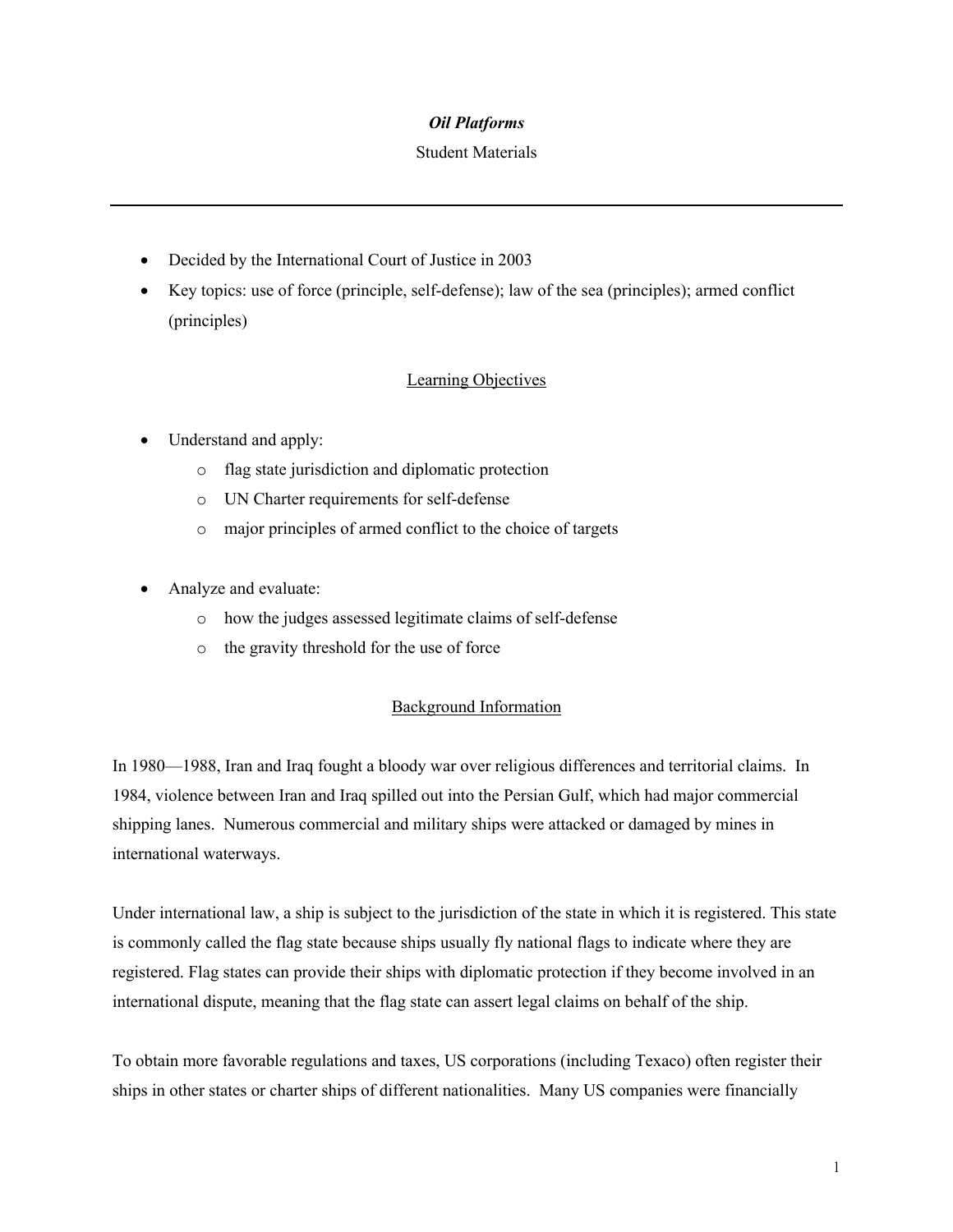harmed by the attacks on non-US ships. At the same time, many foreign governments (including Kuwait) received permission to fly the US flag on their ships to prevent them from being attacked.

After a series of attacks in 1987 and 1988, the US retaliated against Iran, which the US believed was responsible for the attacks. This retaliation consisted of attacking Iranian oil complexes and other targets. In 1992, Iran sued the US at the ICJ, arguing that the US violated the 1955 Treaty of Amity, Economic Relations and Consular Rights between Iran and the US. To win the case, Iran would need to prove two claims:

- 1. that the US violated the "freedom of commerce and navigation" between Iran and the US; and
- 2. that the US attacks were not "necessary to protect its essential security interests."

Ultimately, the ICJ agreed with Iran's second claim, finding that the US attacks were not "necessary to protect its essential security interests." However, the ICJ disagreed with Iran's first claim. The 1987 attack took place on an oil complex that was not actually producing oil (because it was under repair from a prior attack by Iraq). And the 1988 attack occurred after the US prohibited the import of oil from Iran. So the ICJ ruled that US attacks did not disrupt the "freedom of commerce" between the two countries.

Because the facts of this case are complex, you should fill out Table 1 (included at the end of the judgment) to help you organize and remember the relevant facts of the dispute.

Also, as context for this ruling, it is important to remember that this case was being argued at the ICJ after the *Nicaragua* judgment. This means that two important dynamics were at play.

- 1) Both Iran and the US were trying to make arguments that were consistent with the logic of the *Nicaragua* judgment (even though many US lawyers did not agree with the Court's judgment in that case).
- 2) By the time that the *Oil Platforms* case was filed, the US had severely limited the ICJ's jurisdiction to hear use of force lawsuits. Iran could not simply file a lawsuit arguing that the US violated the UN Charter. Instead, Iran had to argue that the US violated the 1955 Treaty, which created ICJ jurisdiction.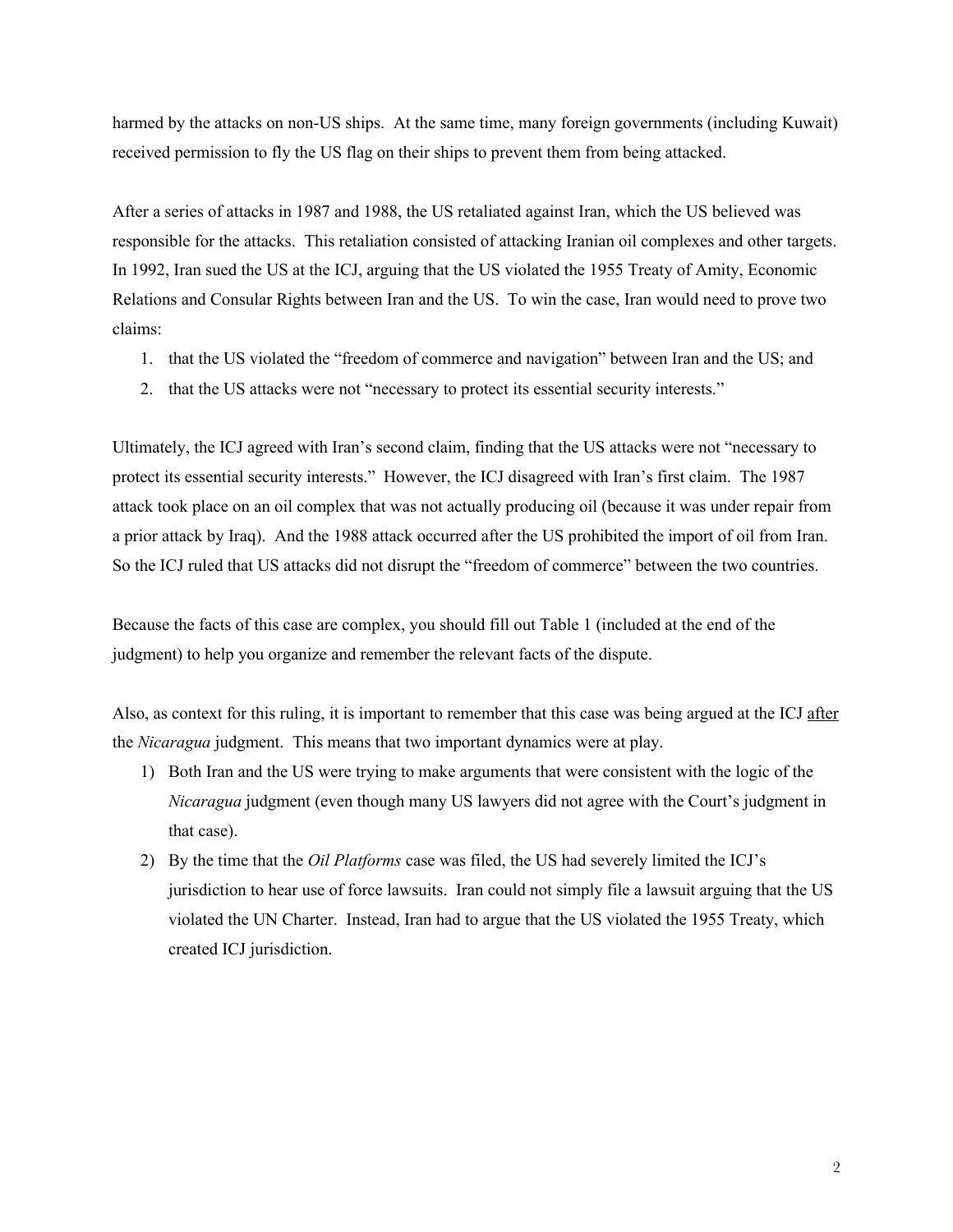#### Relevant Legal Texts

## 1955 Treaty of Amity, Economic Relations and Consular Rights

## Article X, para. 1

Between the territories of the two High Contracting Parties there shall be freedom of commerce and navigation.

## Article XX, para. 1

The present Treaty shall not preclude the application of measures: …

(d) necessary to fulfil the obligations of a High Contracting Party for the maintenance or restoration of international peace and security, or necessary to protect its essential security interests …

### Judgment

The Court began by summarizing the US argument that its attacks were justified under Article XX because they were "necessary to protect its essential security interests." The Court argued that this defense requires that the Court consider international law on self-defense.

It is the contention of the United States that [its] actions ... were measures necessary to protect the essential security interests of the United States, and that accordingly, if those actions would otherwise have been breaches of Article X, paragraph 1, of the Treaty, ... the effect of Article XX, paragraph 1(d), is that they are justified under the terms of the Treaty itself, and thus do not constitute breaches of it.

It is clear that the original dispute between the parties related to the legality of the actions of the United States, in the light of international law on the use of force ... The contention of the United States at the time was that its attacks on the oil platforms were justified as acts of self-defence, in response to what it regarded as armed attacks by Iran, and on that basis it gave notice of its action to the Security Council under Article 51 of the United Nations Charter. Before the Court, it has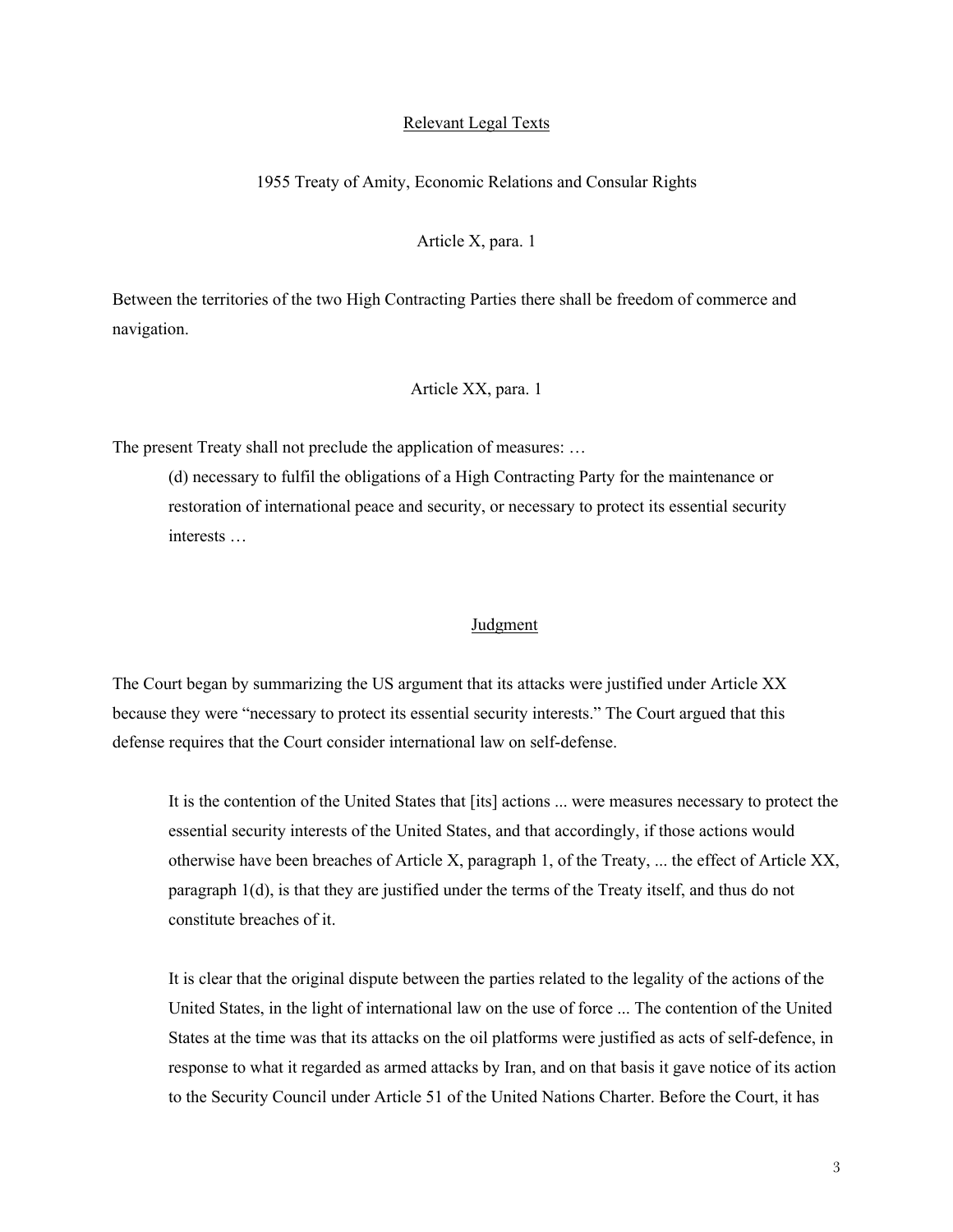continued to maintain that it was justified in acting as it did in exercise of the right of self-defence ...

As the United States itself recognizes ..., "The self-defense issues presented in this case raise matters of the highest importance to all members of the international community", and both parties are agreed as to the importance of the implications of the case in the field of the use of force ... The Court therefore considers that, to the extent that its jurisdiction under ... the 1955 Treaty authorizes it to examine and rule on such issues, it should do so ...

The Court will ... examine first the application of Article XX, paragraph 1(d), of the 1955 Treaty ... On the basis of that provision, a party to the Treaty may be justified in taking certain measures which it considers to be "necessary" for the protection of its essential security interests ... Whether a given measure is "necessary'' is "not purely a question for the subjective judgment of the party'' ... and may thus be assessed by the Court. In the present case, the question whether the measures taken were "necessary'' overlaps with the question of their validity as acts of selfdefence ... The criteria of necessity and proportionality must be observed if a measure is to be qualified as self-defence ...

The Court then described the US attack on Iran in October 1987. It reviewed and assessed the US's justification for this attack. It ultimately found that the US attack was not a legitimate act of self-defense.

The United States has never denied that its actions against the Iranian platforms amounted to a use of armed force ... The first installation attacked, on 19 October 1987, was the Reshadat complex ... At the time of the United States attacks, [Reshadat was] not producing oil due to damage inflicted by prior Iraqi attacks ... On 19 October 1987, ... Iranian personnel was warned by the United States forces via radio of the imminent attack and abandoned the facility. The United States forces then opened fire on the platform ... Iran states that production from the Reshadat [complex] was interrupted for several years ...

The Court will thus first concentrate on the facts tending to show the validity or otherwise of the claim to exercise the right of self-defence. In its communication to the Security Council, ... the United States based this claim on the existence of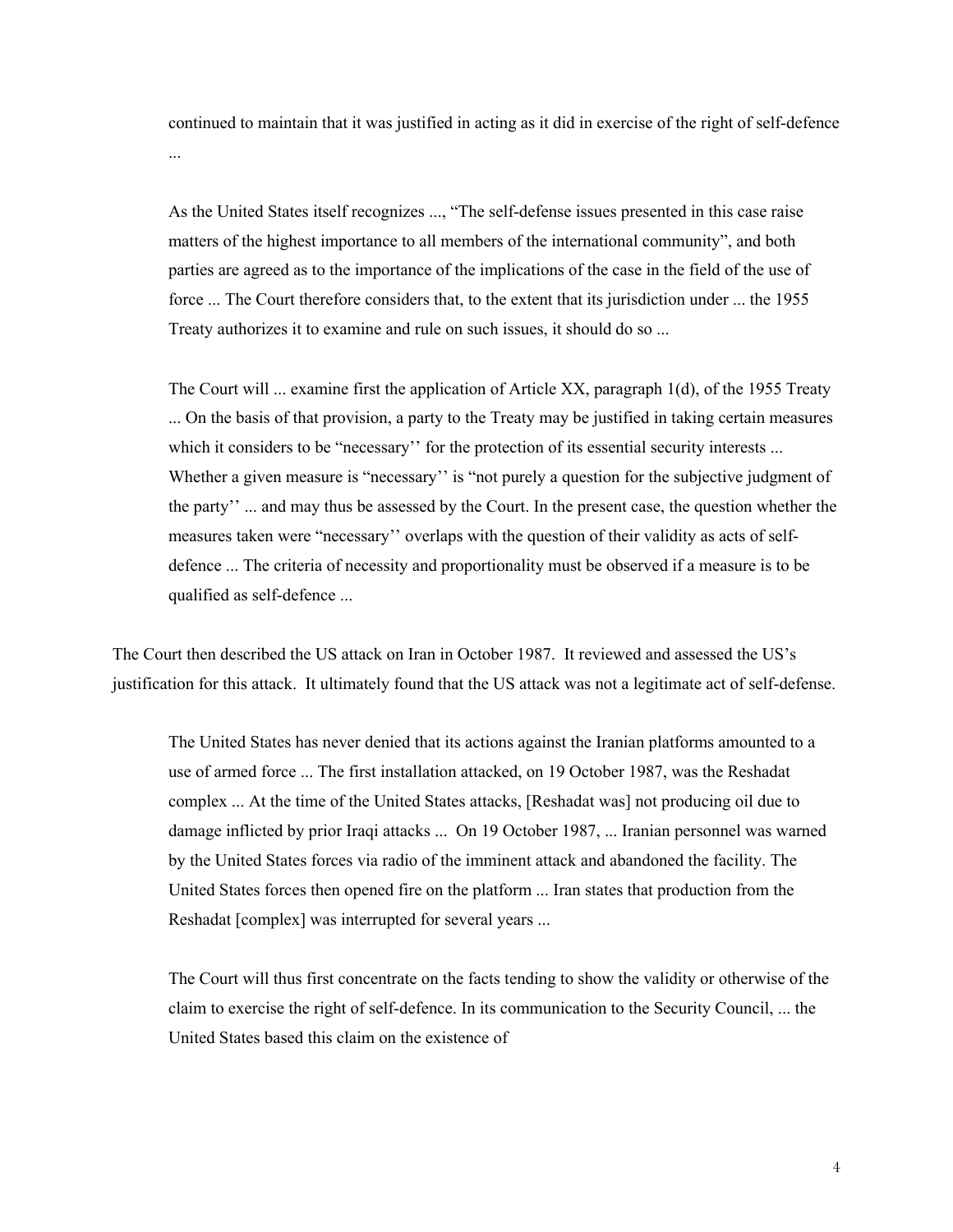a series of unlawful armed attacks by Iranian forces against the United States, including laying mines in international waters for the purpose of sinking or damaging United States flag ships, and firing on United States aircraft without provocation;

it referred in particular to a missile attack on the *Sea Isle City* as being the specific incident that led to the attack on the Iranian platforms. Before the Court, it has based itself more specifically on the attack on the *Sea Isle City*, but has continued to assert the relevance of the other attacks ... To justify its choice of the platforms as target, the United States asserted that they had "engaged in a variety of actions directed against United States flag and other non-belligerent vessels and aircraft''. Iran has denied any responsibility for (in particular) the attack on the *Sea Isle City*, and has claimed that the platforms had no military purpose, and were not engaged in any military activity.

Despite having thus referred to attacks on vessels and aircraft of other nationalities, the United States has not claimed to have been exercising collective self-defence on behalf of the neutral States engaged in shipping in the Persian Gulf; this would have required the existence of a request made to the United States "by the State which regards itself as the victim of an armed attack'' ... Therefore, in order to establish that it was legally justified in attacking the Iranian platforms in exercise of the right of individual self-defence, the United States has to show that attacks had been made upon it for which Iran was responsible; and that those attacks were of such a nature as to be qualified as "armed attacks'' within the meaning of that expression in Article 51 of the United Nations Charter, and as understood in customary law on the use of force. As the Court observed in the [*Nicaragua* case],

it is necessary to distinguish "the most grave forms of the use of force (those constituting an armed attack) from other less grave forms'' ... since "In the case of individual selfdefence, the exercise of this right is subject to the State concerned having been the victim of an armed attack'' ... The United States must also show that its actions were necessary and proportional to the armed attack made on it, and that the platforms were a legitimate military target open to attack in the exercise of self-defence.

Since it was the missile attack on the *Sea Isle City* that figured most prominently in the United States contentions, the Court will first examine in detail the evidence relating to that incident. The *Sea Isle City* was a Kuwaiti tanker reflagged to the United States; on 16 October 1987 it was hit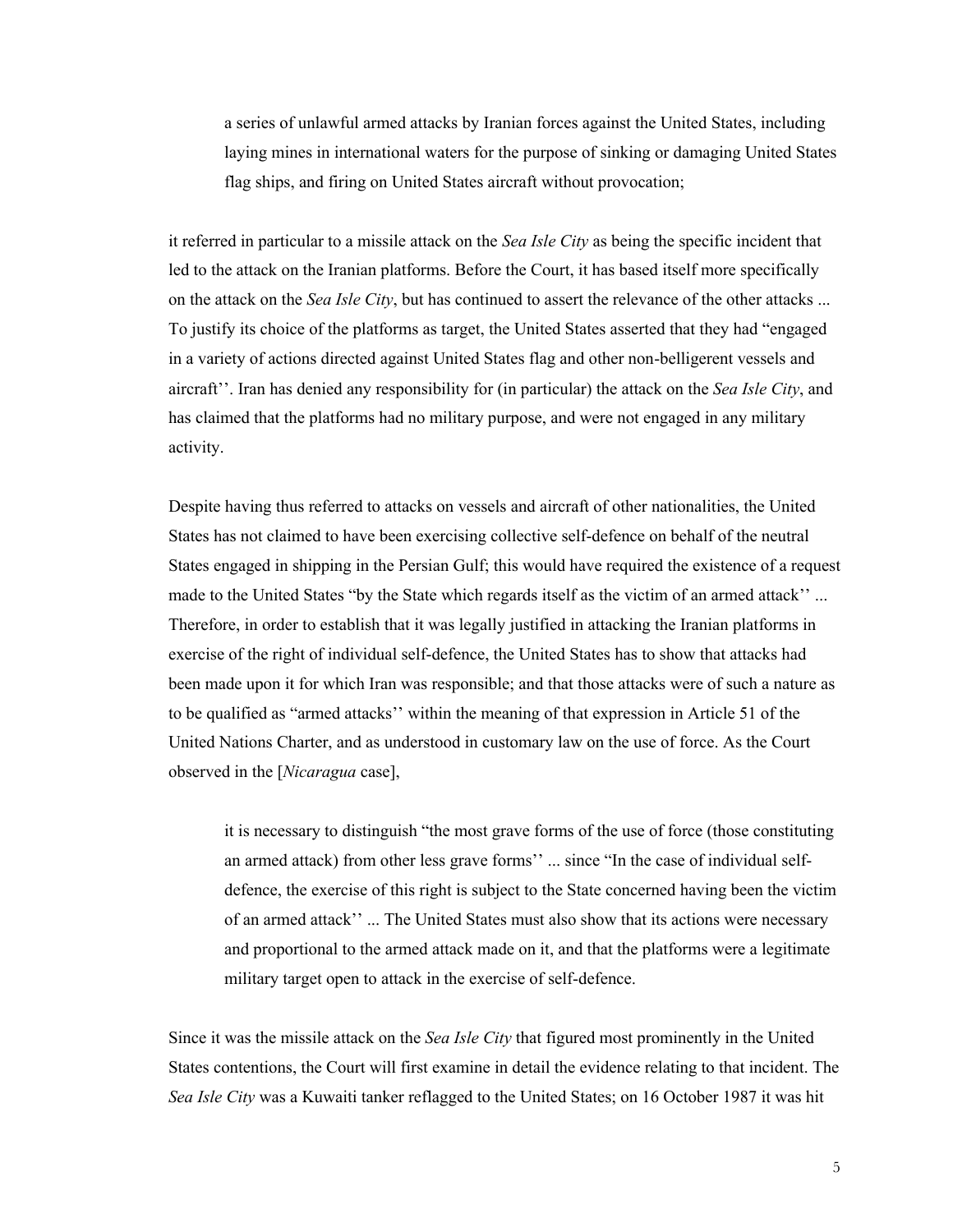by a missile near Kuwait's Al-Ahmadi Sea Island ... terminal. This incident ... caused damage to the ship and injury to six crew members ...

The United States has however not relied solely on the *Sea Isle City* incident as constituting the "armed attack'' to which the United States claimed to be responding ... The United States relies on the following incidents involving United States-flagged, or United States-owned, vessels and aircraft, in the period up to 19 October 1987, and attributes them to Iranian action: the mining of the United States-flagged *Bridgeton* on 24 July 1987; the mining of the United States-owned *Texaco Caribbean* on 10 August 1987; and firing on United States Navy helicopters by Iranian gunboats, and from the Reshadat oil platform, on 8 October 1987. The United States also claims to have detected and boarded an Iranian vessel, the *Iran Ajr*, in the act of laying mines in international waters ... Iran has denied any responsibility for the mining of the *Bridgeton* and the *Texaco Caribbean*; as regards the *Iran Ajr*, Iran has admitted that the vessel was carrying mines, but denies that they were being laid at the time it was boarded, and claims that its only mission was to transport them by a secure route to a quite different area.

On the hypothesis that all the incidents complained of are to be attributed to Iran ... the question is whether that attack, either in itself or in combination with the rest of the "series of ... attacks" cited by the United States can be categorized as an "armed attack'' on the United States justifying self-defence. The Court notes first that the *Sea Isle City* was in Kuwaiti waters at the time of the attack on it, and that a Silkworm missile fired from (it is alleged) more than 100 km away could not have been aimed at the specific vessel, but simply programmed to hit some target in Kuwaiti waters. Secondly, the *Texaco Caribbean*, whatever its ownership, was not flying a United States flag, so that an attack on the vessel is not in itself to be equated with an attack on that State. As regards the alleged firing on United States helicopters from Iranian gunboats and from the Reshadat oil platform, no persuasive evidence has been supplied to support this allegation. There is no evidence that the minelaying alleged to have been carried out by the *Iran Ajr*, at a time when Iran was at war with Iraq, was aimed specifically at the United States; and similarly it has not been established that the mine struck by the *Bridgeton* was laid with the specific intention of harming that ship, or other United States vessels. Even taken cumulatively, ... these incidents do not seem to the Court to constitute an armed attack on the United States, of the kind that the Court, in the *[Nicaragua* case], qualified as a "most grave" form of the use of force ...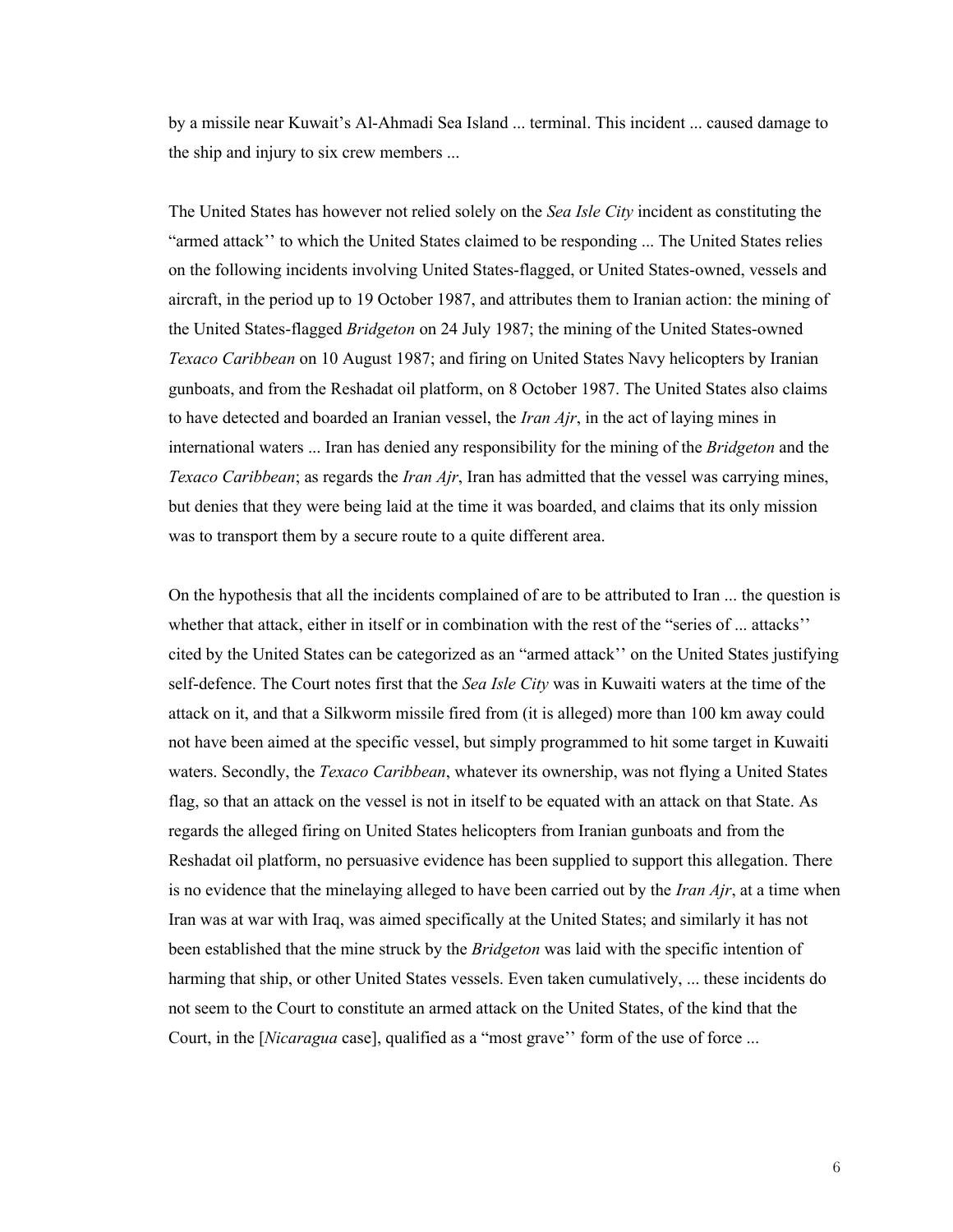Next, the Court described the US attack on Iran in April 1988. It then described the US's justification for this attack. It ultimately found that the US attack was not a legitimate act of self-defense.

The second occasion on which Iranian oil installations were attacked was on 18 April 1988, with the action against the Salman and Nasr complexes. The Salman offshore oil complex ... had been attacked by Iraq in October and November 1986, and was still undergoing repairs in April 1988 ... The Nasr complex ... was functioning normally in April 1988.

United States naval forces attacked the Salman and Nasr complexes on 18 April 1988 ... Shortly before 8 a.m., local time, the United States forces warned the personnel on the platforms that the attack was due to begin; some of them began to evacuate the installation, while others opened fire. A few minutes later, shelling on the complex commenced from United States ships, warplanes and helicopters. United States forces then boarded some of the platforms ... and placed and detonated explosives. Iran states that the attack caused severe damage to the production facilities of the platforms, and that the activities of the Salman complex were totally interrupted for four years ...

The central platform of the Nasr complex was attacked at around 8.15 a.m. by three United States warships and a number of helicopters. After having been warned of the imminent military action, Iranian personnel evacuated the platform. The United States forces bombarded the installation and almost completely destroyed it ... According to Iranian accounts, activities in the whole Nasr complex ... were interrupted as a consequence of the attack and did not resume until nearly four years later.

The nature of the attacks on the Salman and Nasr complexes, and their alleged justification, was presented by the United States to the United Nations Security Council in the following terms ...

In accordance with Article 51 of the Charter of the United Nations, I wish, on behalf of my Government, to report that United States forces have exercised their inherent right of self-defence under international law by taking defensive action in response to an attack by the Islamic Republic of Iran against a United States naval vessel in international waters of the Persian Gulf. The actions taken are necessary and are proportionate to the threat posed by such hostile Iranian actions.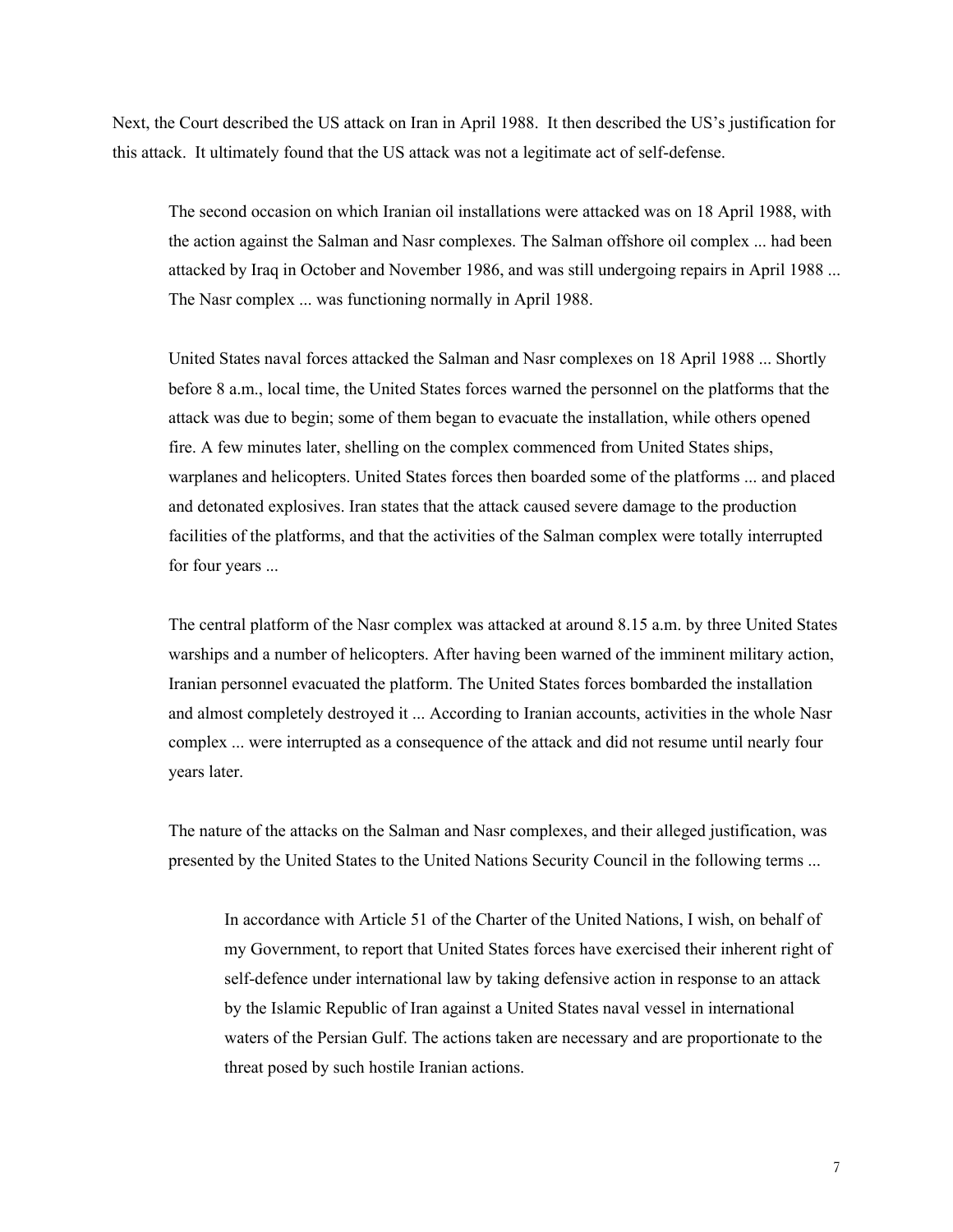At approximately 10:10 Eastern Daylight Time on 14 April the *USS Samuel B. Roberts* was struck by a mine ... in international waters. Ten US sailors were injured, one seriously, and the ship was damaged. The mine which struck the Roberts was one of at least four mines laid in this area. The United States has subsequently identified the mines by type, and we have conclusive evidence that these mines were manufactured recently in Iran. The mines were laid in shipping lanes known by Iran to be used by US vessels, and intended by them to damage or sink such vessels. This is but the latest in a series of offensive attacks and provocations Iranian naval forces have taken against neutral shipping in the international waters of the Persian Gulf.

Through diplomatic channels, the United States has informed the Government of the Islamic Republic of Iran on four separate occasions, most recently 19 October 1987, that the United States would not accept Iran's minelaying in international waters or in the waters of neutral States. In October, my Government indicated that the United States did not seek a military confrontation with Iran, but that it would take appropriate defensive measures against such hostile actions ...

The Court notes that the attacks on the Salman and Nasr platforms were not an isolated operation, aimed simply at the oil installations, ... they formed part of a much more extensive military action, designated "Operation Praying Mantis'', conducted by the United States against what it regarded as "legitimate military targets''; armed force was used, and damage done to a number of targets, including the destruction of two Iranian frigates and other Iranian naval vessels and aircraft.

The *USS Samuel B. Roberts* was a warship returning to Bahrain on 14 April 1988 ... when it hit a mine ... The United States reports that, in the days following the attack, Belgian and Dutch mineclearing forces and its own navy discovered several mines bearing Iranian serial numbers in the vicinity and it concludes therefore that the mine struck by the *USS Samuel B. Roberts* was laid by Iran. It also adduces other discoveries of Iranian mining activities at the time ..., contemporary statements by Iranian military leaders and conclusions of the international shipping community ..., all allegedly demonstrating that Iran made a general practice of using mines to attack neutral shipping ...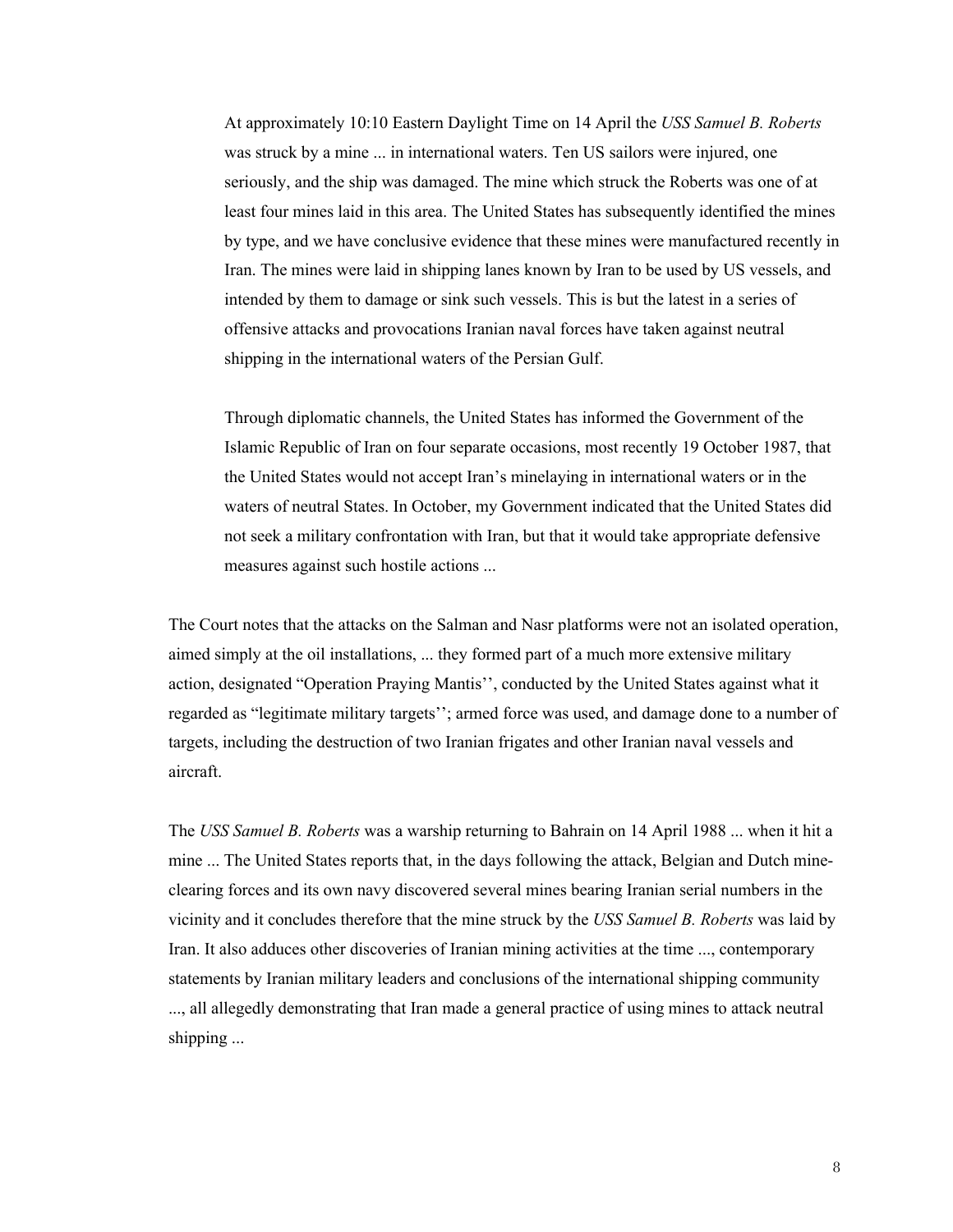No attacks on United States-flagged vessels (as distinct from United States-owned vessels) ... have been brought to the Court's attention, other than the mining of the *USS Samuel B. Roberts* itself. The question is therefore whether that incident sufficed in itself to justify action in selfdefence, as amounting to an "armed attack''. The Court does not exclude the possibility that the mining of a single military vessel might be sufficient to bring into play the "inherent right of selfdefence''; but in view of all the circumstances, including the inconclusiveness of the evidence of Iran's responsibility for the mining of the *USS Samuel B. Roberts*, the Court is unable to hold that the attacks on the Salman and Nasr platforms have been shown to have been justifiably made in response to an "armed attack'' on the United States by Iran ...

The Court then turned to a separate legal issue, which was whether the US attacks in 1987 and 1988 satisfied customary armed conflict law on military necessity and proportionality. The Court described details of the nature of the US attacks.

In its decision in the [*Nicaragua* case], the Court endorsed the shared view of the parties to that case that in customary law "whether the response to the [armed] attack is lawful depends on observance of the criteria of the necessity and the proportionality of the measures taken in selfdefence'' ... One aspect of these criteria is the nature of the target of the force used avowedly in self-defence ... The United States has ... presented evidence directed to showing that the platforms collected and reported intelligence concerning passing vessels, acted as a military communication link coordinating Iranian naval forces and served as actual staging bases to launch helicopter and small boat attacks on neutral commercial shipping. The United States has referred to documents and materials ... allegedly establishing that the Reshadat platforms served as military communication facilities. It has also affirmed that the international shipping community at the time was aware of the military use of the platforms, as confirmed by the costly steps commercial vessels took to avoid them, and by various witness reports describing Iranian attacks. The United States has also submitted expert analysis of the conditions and circumstances surrounding these attacks, examining their pattern and location in the light of the equipment at Iran's disposal. Finally, the United States has produced a number of documents, found on the Reshadat complex when it was attacked, allegedly corroborating the platforms' military function. In particular, it contends that these documents prove that the Reshadat platforms had monitored the movements of the *Sea Isle City* on 8 August 1987. On the other hand, the forces that attacked the Salman and Nasr complexes were not able to board the platforms containing the control centres, and did not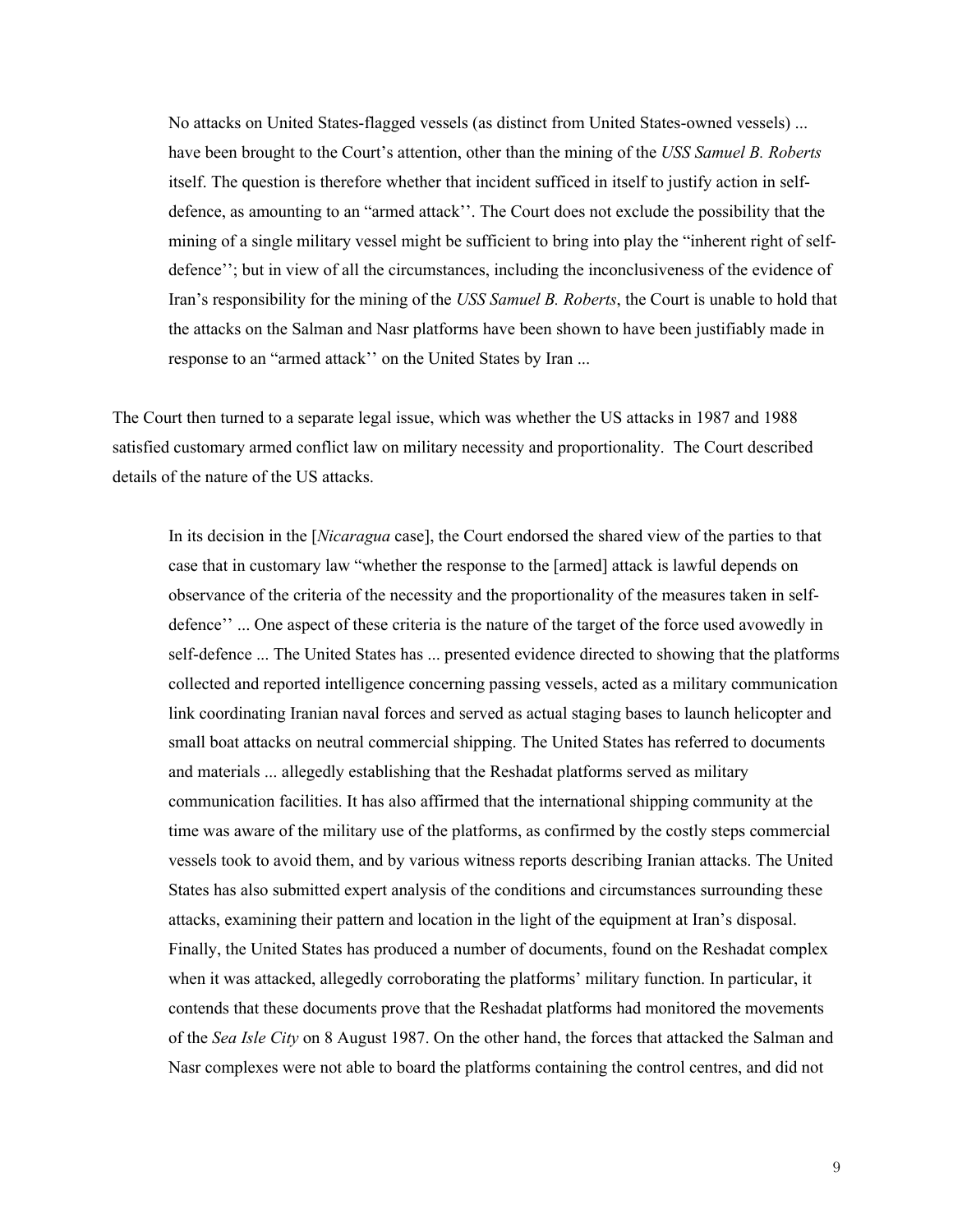therefore seize any material (if indeed such existed) tending to show the use of those complexes for military purposes.

Iran recognizes the presence of limited military personnel and equipment on the Reshadat platforms, but insists that their purpose was exclusively defensive and justified by previous Iraqi attacks on its oil production facilities. Iran further challenges the evidence adduced by the United States in this regard. It alleges that documents found aboard the *Iran Ajr* and the Reshadat platforms are read out of their proper context, incorrectly translated and actually consistent with the platforms' purely defensive role; and that military expert analysis relied on by the United States is hypothetical and contradictory. Iran asserts further that reports and testimony referred to by the United States are mostly non-specific about the use of the platforms as staging bases to launch attacks, and that the equipment at its disposal could be used from mainland and offshore islands, without any need to have recourse to the platforms.

The Court is not sufficiently convinced that the evidence available supports the contentions of the United States as to the significance of the military presence and activity on the Reshadat oil platforms; and it notes that no such evidence is offered in respect of the Salman and Nasr complexes. However, even accepting those contentions, for the purposes of discussion, the Court is unable to hold that the attacks made on the platforms could have been justified as acts of selfdefence. The conditions for the exercise of the right of self-defence are well settled ... [In the *Nicaragua* case], the Court referred to a specific rule "whereby self-defence would warrant only measures which are proportional to the armed attack and necessary to respond to it'' as "a rule well established in customary international law'' ...

The Court next applied the principle of military necessity to the US attacks.

In the case both of the attack on the *Sea Isle City* and the mining of the *USS Samuel B. Roberts*, the Court is not satisfied that the attacks on the platforms were necessary to respond to these incidents. In this connection, the Court notes that there is no evidence that the United States complained to Iran of the military activities of the platforms, in the same way as it complained repeatedly of minelaying and attacks on neutral shipping, which does not suggest that the targeting of the platforms was seen as a necessary act ...

Then the Court applied the principle of proportionality to the US attacks.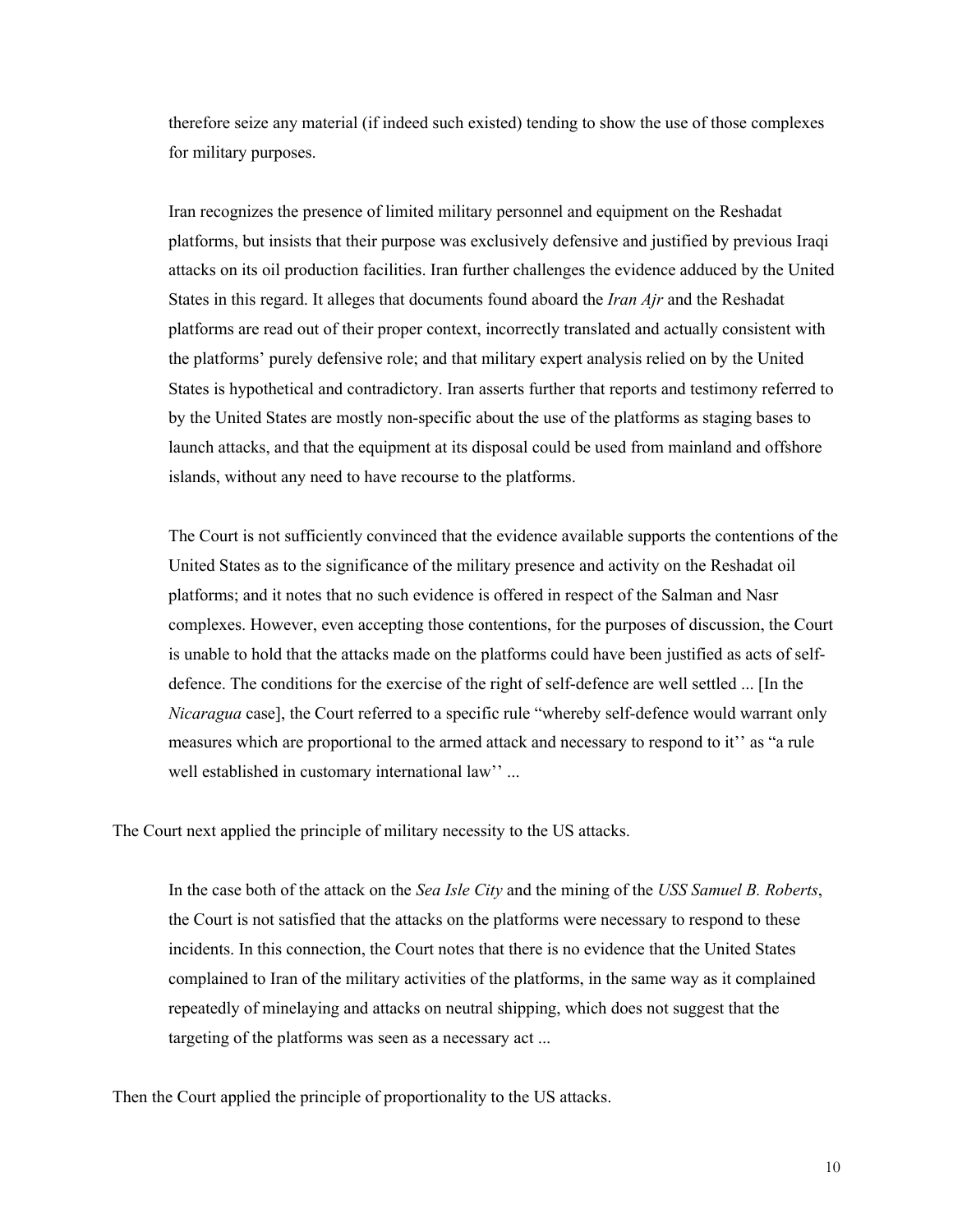As to the requirement of proportionality, the attack of 19 October 1987 might, had the Court found that it was necessary in response to the *Sea Isle City* incident as an armed attack committed by Iran, have been considered proportionate. In the case of the attacks of 18 April 1988, however, they were conceived and executed as part of a more extensive operation entitled "Operation Praying Mantis'' ... The question of the lawfulness of other aspects of that operation is not before the Court ... but the Court cannot assess in isolation the proportionality of that action to the attack to which it was said to be a response; it cannot close its eyes to the scale of the whole operation, which involved ... the destruction of two Iranian frigates and a number of other naval vessels and aircraft. As a response to the mining, by an unidentified agency, of a single United States warship, which was severely damaged but not sunk, and without loss of life, neither "Operation Praying Mantis'' as a whole, nor even that part of it that destroyed the Salman and Nasr platforms, can be regarded, in the circumstances of this case, as a proportionate use of force in self-defence.

The Court thus concludes from the foregoing that the actions carried out by United States forces against Iranian oil installations on 19 October 1987 and 18 April 1988 cannot be justified, under Article XX, paragraph 1 (d), of the 1955 Treaty, as being measures necessary to protect the essential security interests of the United States, since those actions constituted recourse to armed force not qualifying, under international law on the question, as acts of self-defence.